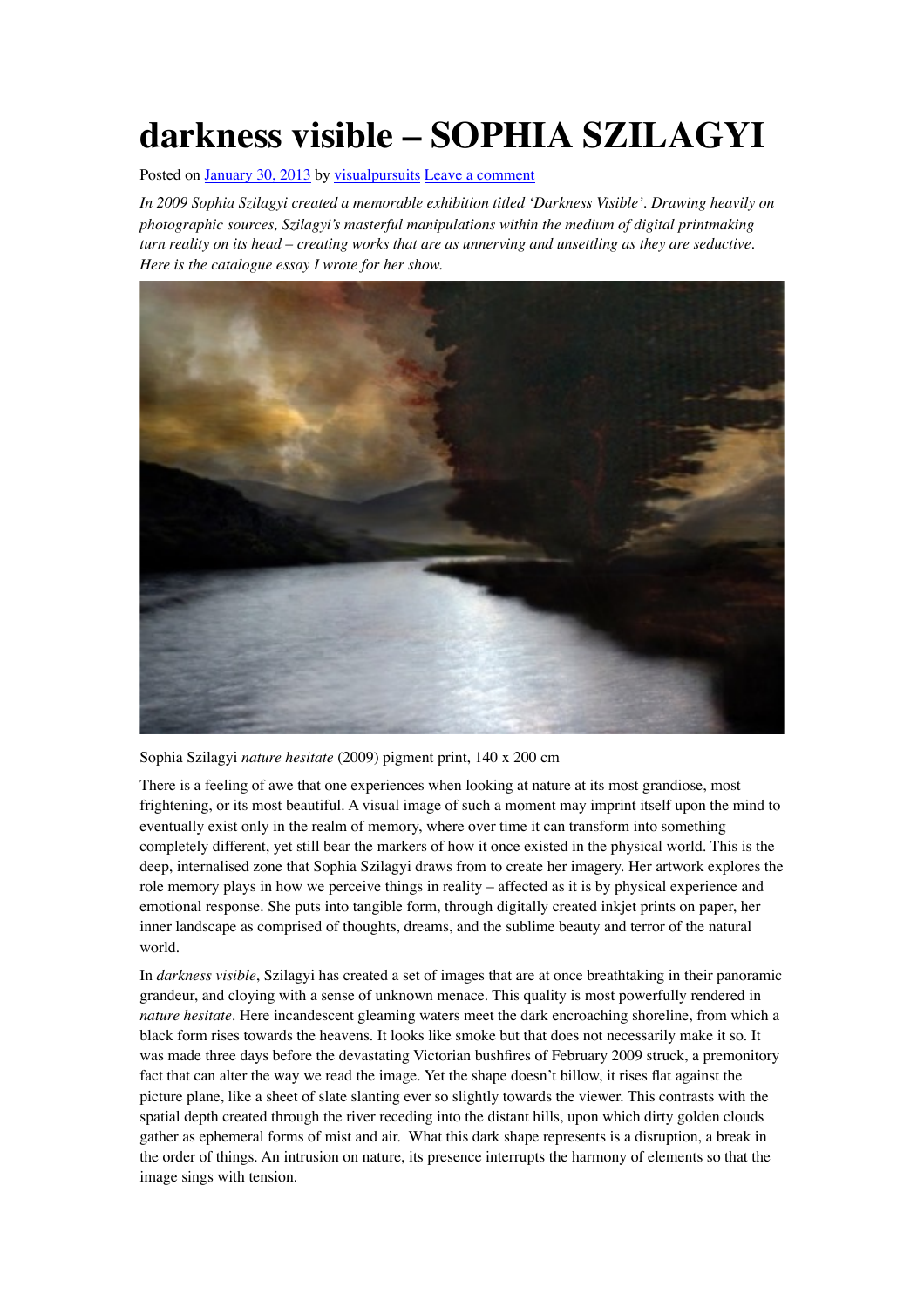

Sophia Szilagyi *vision II* (2009) pigment print, 54.7 x 57 cm

This exhibition sees Szilagyi also investigate the nature of physical vision. In many works objects slide in and out of focus, with some edges clear and others blurred. The horizon is off kilter in *vision II,* throwing us off balance and forcing the viewer into an unsteady perspective. In some prints Szilagyi layers the opaque imprint of one scene over another, building up the complexity of the image. This is subtly rendered in *a matter of the skies* where the faint outline of trees can be just discerned in the large mass of blue/grey sky. It's as if one's eyes have moved too quickly upward from the trees below, bringing the image of them still imprinted on the retina, to the view of sky above.

Szilagyi uses this technique also in *visible darkness*. This work which features an eye and hands enlarged almost to the point of abstraction, is the only work with figurative components and is vital to the way the exhibition reads as a whole. Here clouded forms of tattooed fingers partially obscure an eye, whose dark iris almost mirrors the black form in *nature hesitate*. It unsettles with its painful stare and seems to position a protagonist who views the world as described in the other works, and needs to shield their vision from what it contains.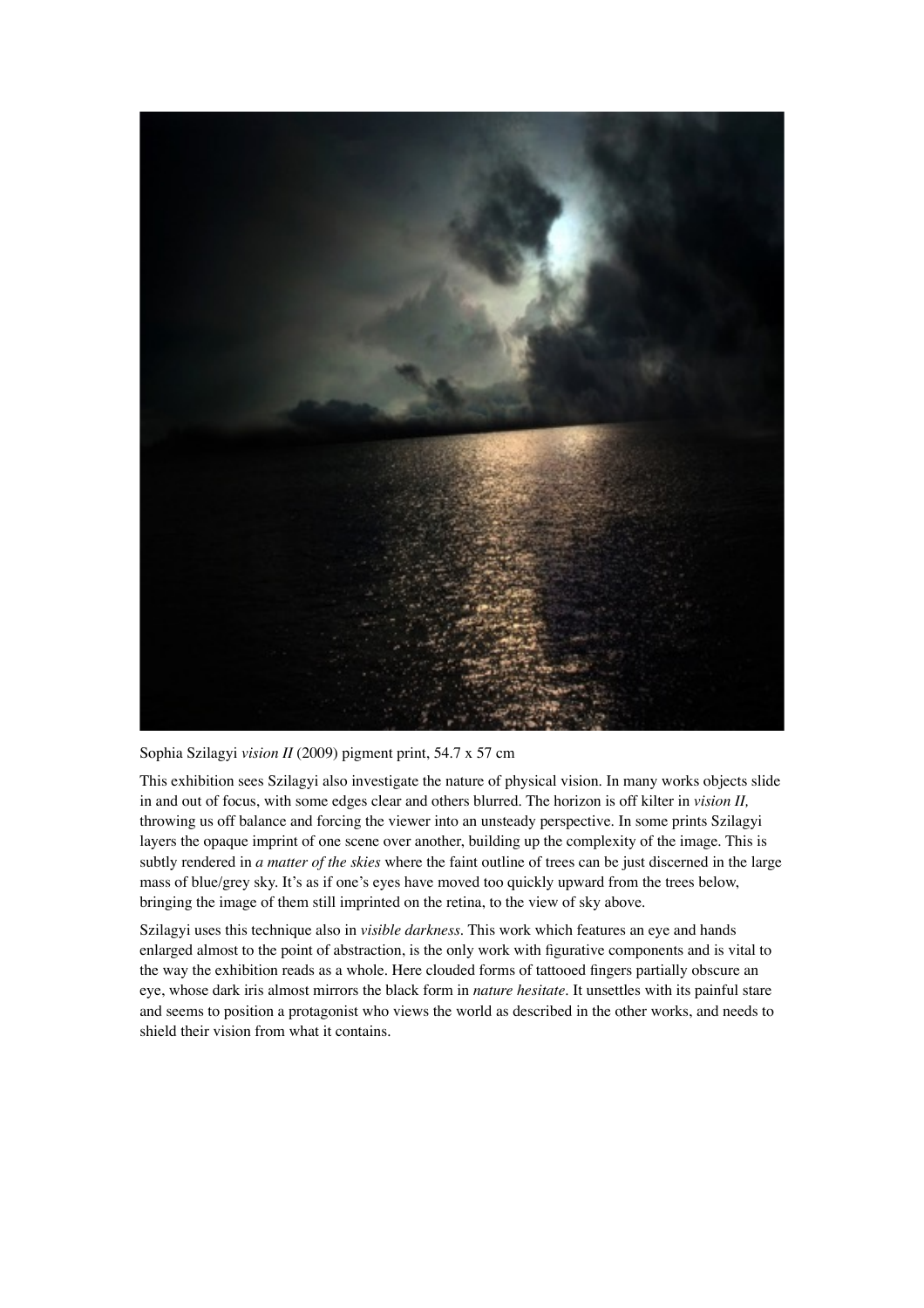

Sophia Szilagyi *visible darkness* (2009) pigment print, 55 x 77 cm

These images are at once heavy and light, dense and expansive. Szilagyi juxtaposes elements which are opposed and whose presence makes more pronounced its opposing force. For example a vast stretch of horizon and glittering sea in *furthest shining* is marred by the ominous black shape that stretches out over the ocean like fingers seeking out the furthest little island near the horizon. *Threadless way* features an illuminated path which rises up through a dense green forest. Again a contrast is established by placing a glimmering passage through the heavy darkness of the woods, which are at once fearful and seductive with their velvety green richness and threat of the unseen.